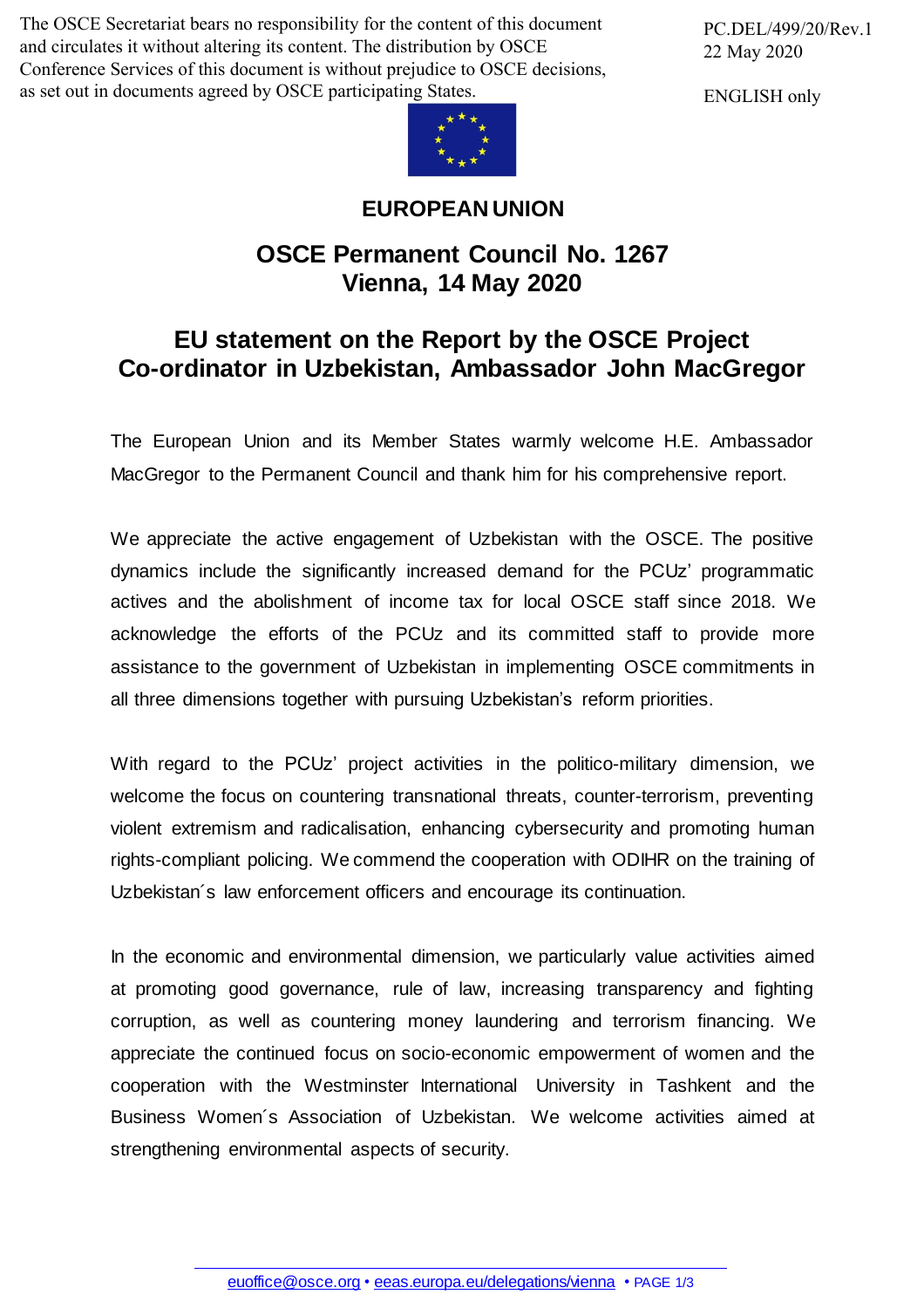In the human dimension, we appreciate the PCUz' support to the national human rights strategy of Uzbekistan. We welcome Uzbekistan´s constructive engagement in OSCE human dimension events and with international human rights organizations. Implementing OSCE human dimension commitments and addressing recommendations made by UN human rights treaty bodies is essential for strengthening comprehensive security. Involving civil society will support the reform process. We attach great importance to judicial reforms. We welcome that in March 2020 Uzbekistan hosted the second Central Asia Judicial Dialogue, which focused on the role of judiciary in ensuring freedom of expression and the media. We hope that the cooperation with the RFoM will further expand. We encourage the PCUz to support the government of Uzbekistan in following up on recommendations made by OSCE/ODIHR Election Observation Missions hosted by Uzbekistan in December 2019 and December 2016. We highly value the PCUz' assistance to Uzbekistan in taking robust measures against torture. Could Ambassador MacGregor elaborate in greater detail about this assistance?

Regarding cross-dimensional activities, we strongly support the focus on empowering of women and combating and preventing violence against women and girls, including through engaging men. We appreciate the assistance in addressing trafficking in human beings and eradicating forced labour. We welcome that the PCUz makes efforts to mainstream a gender perspective in all its activities and strives to ensure equal participation of women in events and study trips. We positively note that the composition of national staff of the PCUz is gender balanced.

We welcome that the PCUz' contacts with the other OSCE field operations in Central Asia have continued. Regional cooperation and approaches, sharing best practices and successful project ideas importantly contribute to regional stability and security.

With regard to the current Covid-19 crisis, we appreciate that the PCUz continues to deliver on its mandate while paying utmost attention to duty of care for its staff. We would like to hear from Ambassador MacGregor his assessment of the impact of the current crisis for OSCE project activities in Uzbekistan?